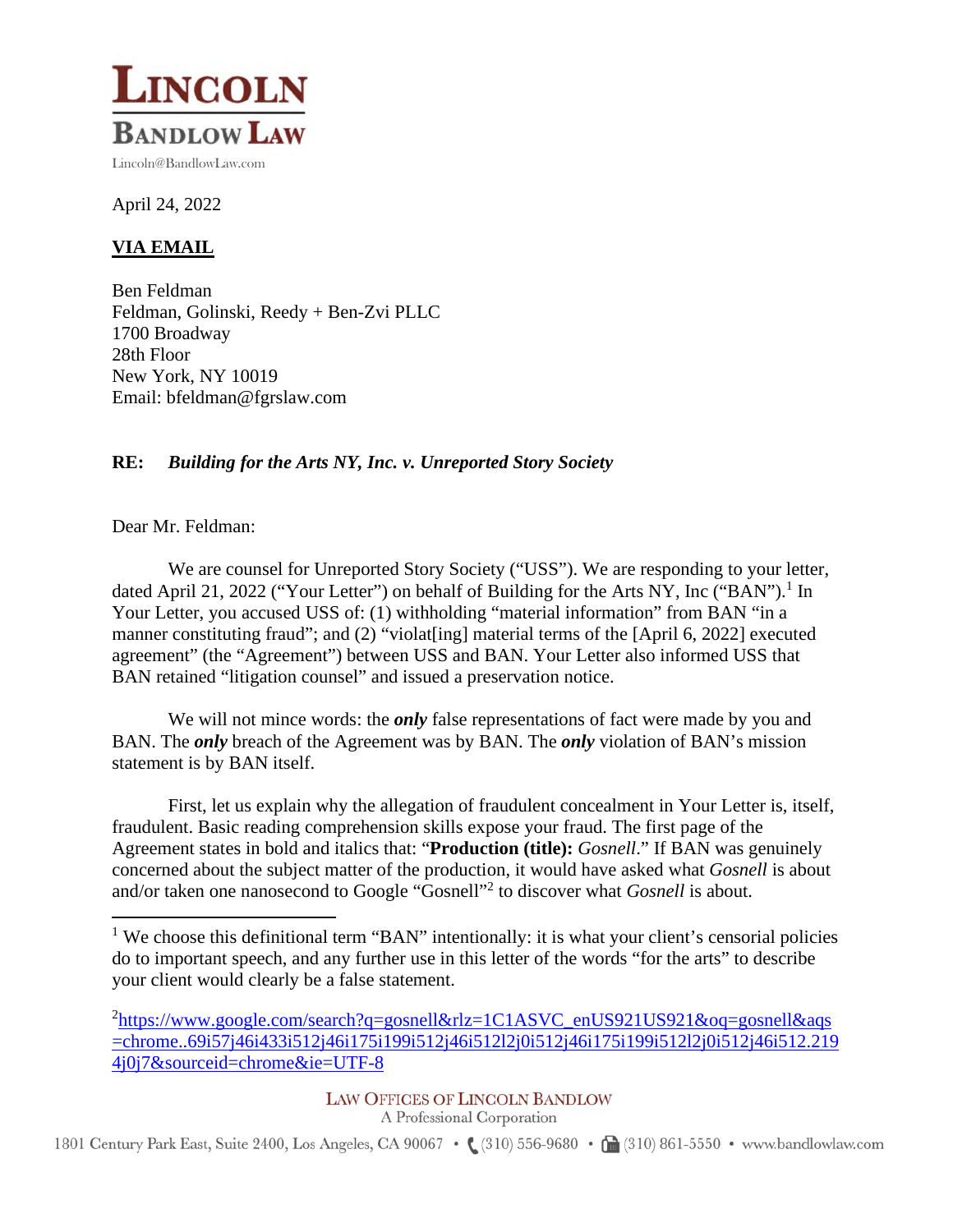

Ben Feldman April 24, 2022 Page 2

Second, let us explain why BAN's mission statement (which you reference in Your Letter) is also fraudulent. BAN claims its mission is to "expand access to the performing arts by providing **creative space, learning opportunities,** and hubs for **artistic connection.**" 3 This is clearly a false representation of fact because you are denying USS "access to the performing arts," a "creative space" and a place to make "artistic connection." We strongly advise BAN to revise its mission to more accurately reflect its true mission because, in its current form, BAN's mission statement is hypocritical (at best) and fraudulent (at worst).

Third, let us explain why Your Letter fraudulently misrepresents the Agreement. In Your Letter, you claim that *Gosnell* violates the Agreement because its "subject matter [is] inappropriate for children." There is no such term in the Agreement. Further, BAN is currently promoting various productions that are inappropriate for children. One example is *H\*tler's Tasters*, which is based "on true events" about "the ways *girls* navigate sexuality, friendship, patriotism, and poison during the Third Reich" and is "*inappropriate for ages 14 and under*."<sup>4</sup> Another production is *Satan and God*, which is described as "Satan com[ing] back to earth as a movie studio executive and God comes back to earth as a Canadian environmentalist" which is "*inappropriate for ages 11 and under*."<sup>5</sup> Yet another production, *Queens Girl in the World*, is "*only suitable for ages 15 and up*."<sup>6</sup> Clearly, BAN's assertion that USS violated the Agreement because *Gosnell* is "inappropriate for children" is fraudulent because BAN regularly hosts productions that are inappropriate for children.

Fourth, let us explain why Your Letter's claim that BAN "will not be able to exercise reason in granting many, if not all, of the approvals required" is fraudulent. Again, basic reading comprehension skills demonstrate as much. The actual terms of the Agreement (as opposed to the imaginary provisions referenced in Your Letter) provides BAN approvals over:

- Usage over the space beyond the term  $(\sqrt{\frac{2(b)}})$ ;
- The "proposed schedule for [the] production, staffing, technical set-up, rehearsals and work calls" and "changes" to the same  $(\P 2(d))$ ;
- Potential "theater party agents" for purposes of calculating Gross Weekly Box Office Receipts ("GWBOR")  $(\P 4(a)(i))$ ;

<sup>&</sup>lt;sup>3</sup> https://bfany.org/ (original emphasis).

<sup>&</sup>lt;sup>4</sup> https://bfany.org/theatre-row/shows/hitlers-tasters/ That is "girls" navigating their sexuality, not "women." But apparently, according to BAN, girls dealing with their sexuality is not "subject matter inappropriate for children" such that BAN would, like it does with USS, breach its contractual obligations and kick the show out on the proverbial eve of its premiere.

<sup>&</sup>lt;sup>5</sup> https://bfany.org/theatre-row/shows/satan-and-god/

<sup>&</sup>lt;sup>6</sup> https://bfany.org/theatre-row/shows/queens-girl-in-the-world/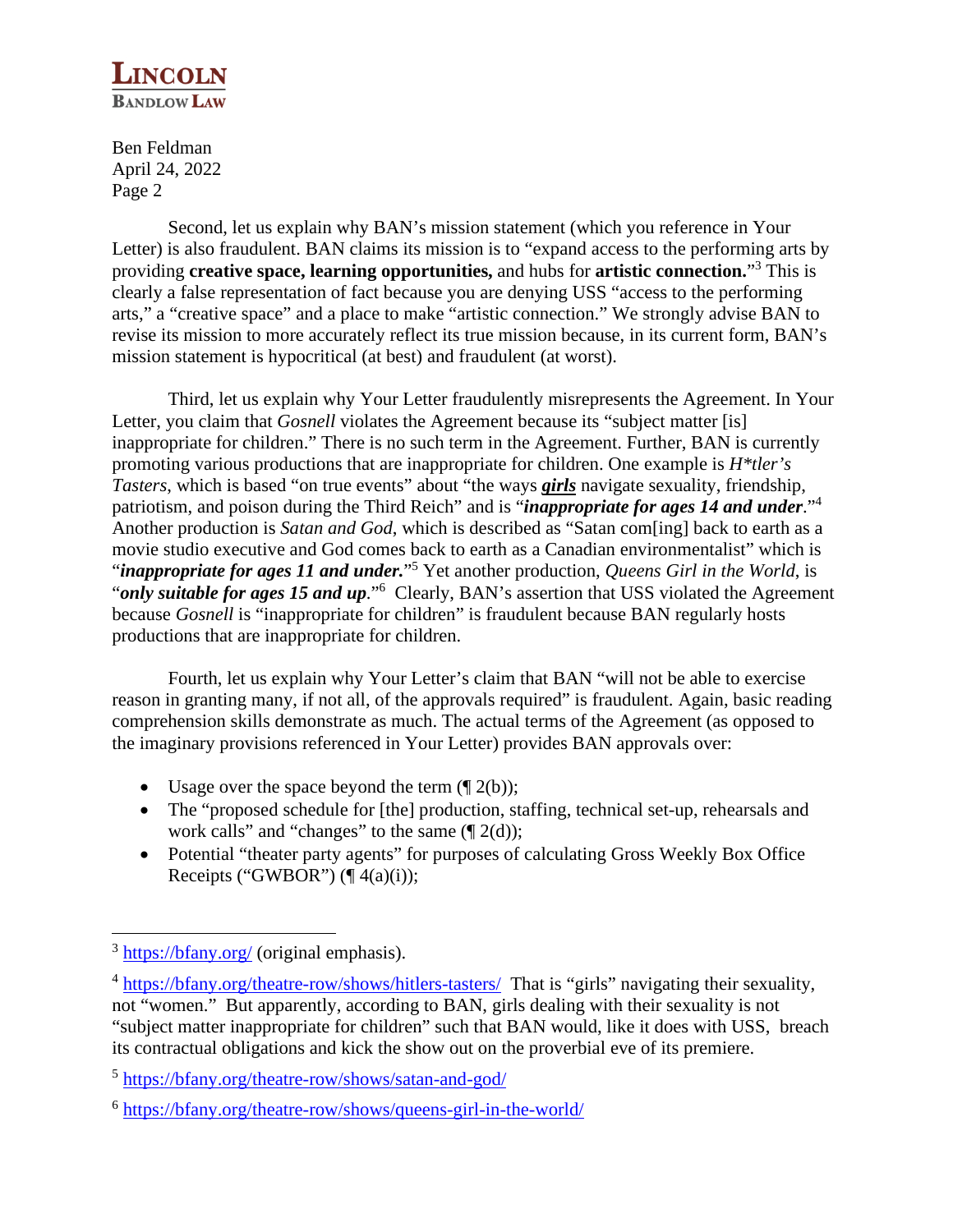

Ben Feldman April 24, 2022 Page 3

- Various "stage electrical equipment, cable and all other equipment necessary for the presentation of the Production"  $(\P 5(a)(ii))$ ;
- Costs for "overtime and additional services" ( $\lceil 5(b)(i))$ ;
- Presenting "more than eight (8) performances in a week" ( $\mathcal{F}(6(b)(i))$ ;
- For "additional, brush-up rehearsal time(s)" ( $\lceil \phi(b)(ii) \rceil$ ;
- Use of the space on a "dark day"  $(\P 6(b)(v))$ ;
- USS' "non-artistic personnel," including "the house manager, production manager, head carpenter and master electrician" (¶ 8(b));
- All "box office ticket price scales" ( $\P$  10(c)(i));
- The "method and manner in which any scenery, props, merchandise, heavy furniture or equipment shall be brough it or taken out" of the Theater  $(\P 11(b)(ii))$ ;
- "Poster, signage, key art and other announcements" in the theater or that includes BAN's name  $(\P 13(d))$ ;
- Any "personnel to sell souvenir books, videotapes, published texts and/or any other show related merchandise on the premises" (¶ 18(b)); and
- All "set and lighting design paperwork" (Schedule B,  $\P$  1(m)).

We cannot imagine how USS has prevented BAN from exercising any of these approval rights. Rather, Your Letter is asserting an imaginary approval right over the subject matter of *Gosnell*. If BAN wanted such approval rights, it should have included such rights in the Agreement and not imagined such rights after executing (and now breaching) the Agreement.

Fourth, let us explain why Your Letter's statement that "there are numerous deficiencies, breaches and violations regarding good standing, insurance, and attendant rules" is fraudulent. Contrary to Your Letter's assertion, these allegations are not made upon "information and belief," rather it is a transparent, flailing, desperate and cowardly attempt by BAN to find a way to weasel out of the Agreement. We dare you to provide any evidence to back up Your Letter's claims.

Fifth, let us explain why BAN is the only party that is responsible for breaching the Agreement. Paragraph 24(a) of the Agreement sets forth three scenarios for terminating the agreement: (1) USS "fails to make any payment required" by the Agreement; (2) *Gosnell* "fails to open or present a Production in accordance with the Agreement"; and (3) "any other breach or default" by USS. Further, Paragraph 24(a) provides that BAN must give two days notice of any purported breach and provide USS with an option to cure any such breach. Not only was there no breach of the Agreement by USS whatsoever that would entitle BAN to terminate the Agreement, BAN failed to provide proper notice for USS to cure the non-existent breach. Rather, the only breach here at all is by BAN with the very first term of the Agreement where BAN "grants to [USS] … the use of the Theatre solely to present the Production during the Term." Your Letter confirms that BAN is now breaching that obligation.